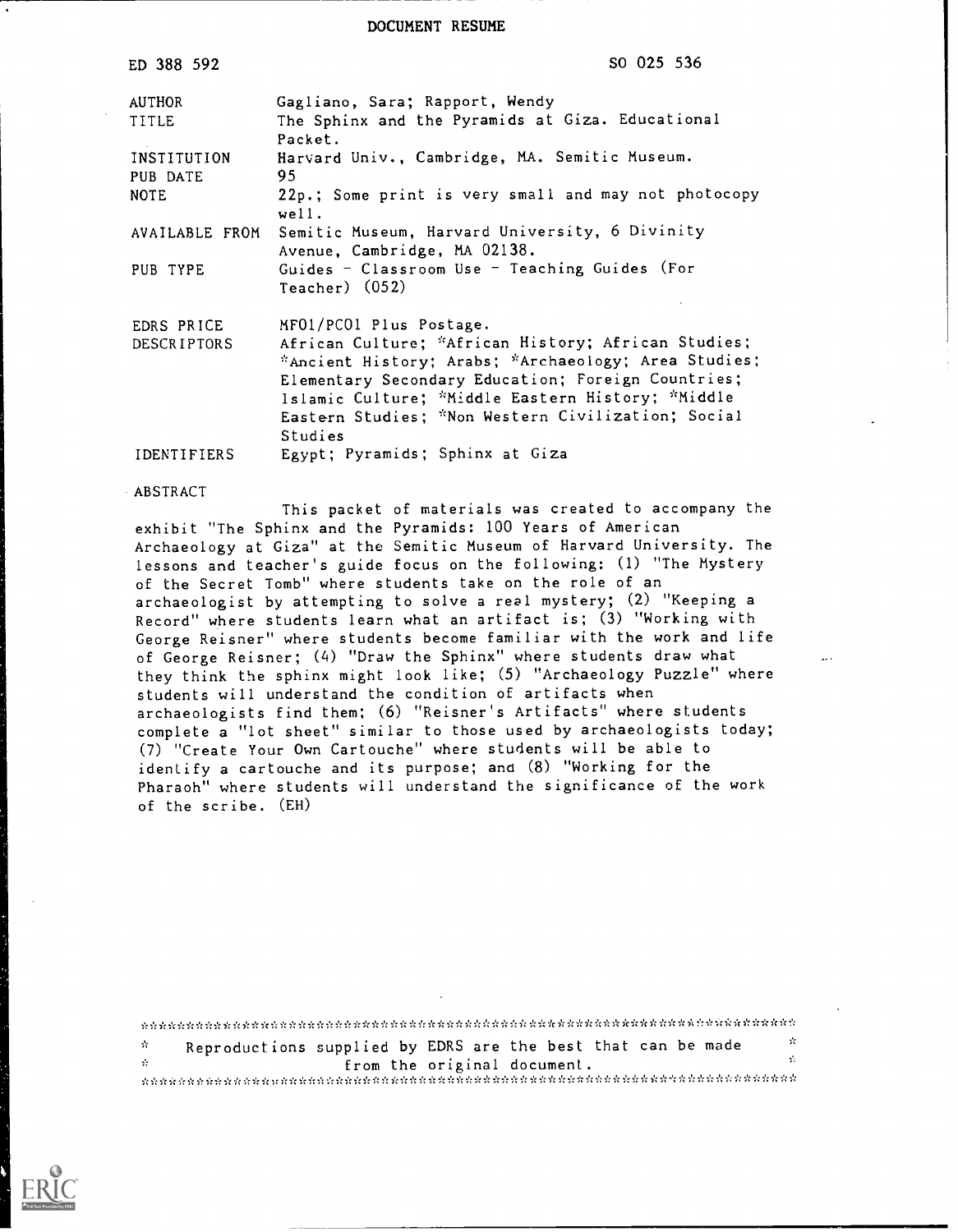$\tilde{U}$ 

 $\left(\frac{\sqrt{2}}{2}\right)$ 

### The Semitic Museum at Harvard University presenis

# The Sphinx and the Pyramids at Giza

Educational Packet

**AM** 422 September

created by Sara Gagliano and Wendy Rapport

PERMIS TON TO PHENO CO. MAILBIAL HALLBERG, AN George H. Himmel

 $\sim 10^{-10}$  M  $_{\odot}$  $\mathcal{L}(\mathcal{A}) = \mathcal{L}(\mathcal{A}) = \mathcal{A}$  . **FLOORING CONTRACTOR**  $\sim$ 

### U.S. DEPARTMENT OF EDUCATION

The point of the content of the particle of the content of the particle of the content of the content of the second of the second of the second of the second of the second of the second of the second of the second of the s

- ivý nating. Eli
- ing has not<br>special changes have been made to improve<br>reproduction good the special component a ann an
- fill wis Hulew of the Insistated ethistical<br>Imam di Incit necessariiv represent little a<br>Infikingus tion witkilitiv

ر ،

**BEST COPY AVAILABLE**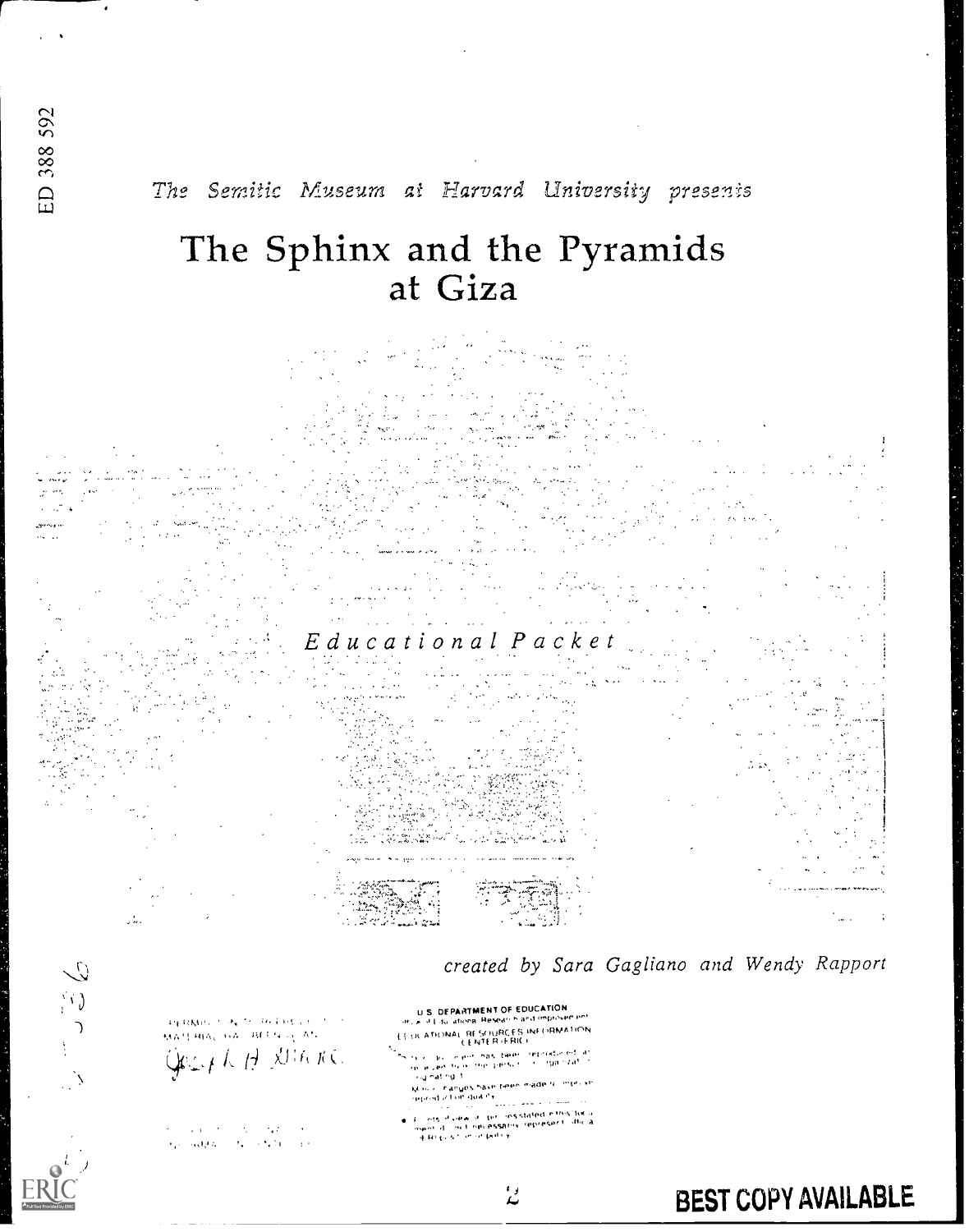Dear Teachers,

Welcome to the exhibit of the Pyramids and Sphinx at Giza at the Semitic Museum! We think you and your students will love it.

This packet of exciting activities can be completed at the exhibit or in school. We hope you will choose those activities which are most appropriate for your class.

The accompanying teacher's guide includes a list of objectives, suggestions and a map of the exhibit. The map indicates the specific sections within the exhibit referred to in the activity sheets so that you can better direct the students. We also estimated the time required to complete each activity.

Our exhibition hall is small. We suggest dividing the class into teams and having them complete the activity sheets at different stations.

Enjoy your visit! Afterwards, please fill out the evaluation sheet to let us know how we can do a better job. Your suggestions will be valuable as we improve these materials and create new ones for our next exhibit. Please come again.

Life, Prosperity, Health,

The staff of the Semitic Museum



Ó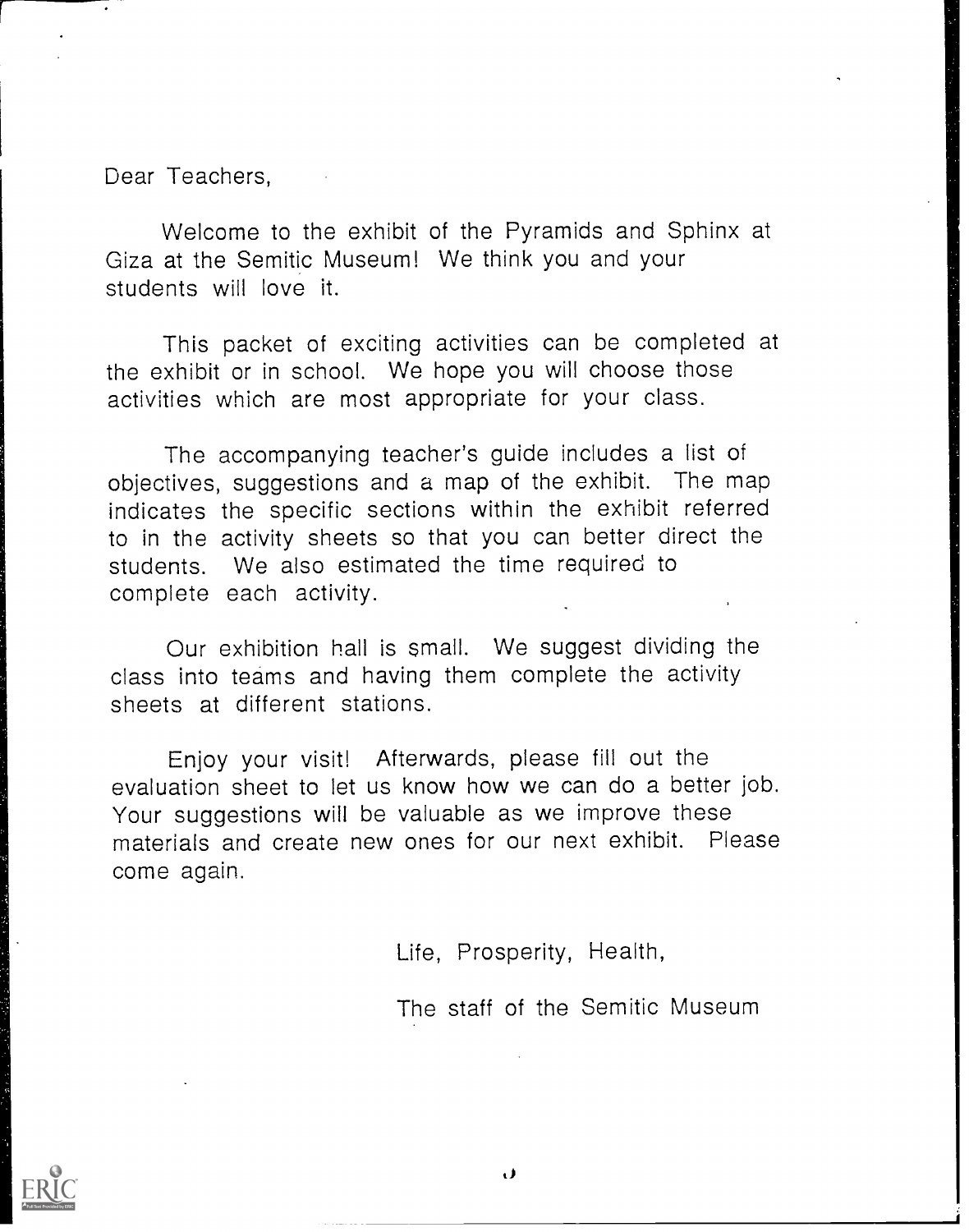#### Learning Objectives:

1. Students will take on the role of an archaeologist by attempting to solve a real mystery.

2. Students will exercise their creative writing skills.

3. Students will become familiar with some of George Reisner's work.

The Mystery of the Secret Tomb Activity time: (for homework) 20-30 minutes

Reisner's theory: The quants burial was moved<br>to protect her + the valuables from thieves. Perhaps thieres had already<br>stolen her body, but Pharaoh in fear of punishment.

The articles reporting<br>this find are in the

Watch the video to hear

Reisner's theory.

 $exhibi+$ 

4

#### The Mystery of the Secret Tomb

George Reisner was an erchaeologise who excavated much of Giza. In 1924-1925, the workmen were clearing what is known as "Queen's Street" a screet located along the base of the dure small queens' pyractics. At the north and or the road, just opposite the first pyramid, they encountered the remains of an unmarked tomb entrance.

The snaft descending into the tomb substructure was deared of its solid stone packing up to a depth or 90 feet. At the commen of the snaft was found a burial cramoer that contained an alabaster sarcophagus and the disintegrand remains of a royal buriet !

Reisner and his expedition members spent more than a year dearing the burial chamber of this toms. On their hands and knees, in the heat of their lamps and plaqued by ileas, they menculously excavated every fragment or the decayed 4,600 year-old furnishings. They carefully recorded the position and description or every magnent and object discovered. This careful recording made it possible to reconstruct the furniture found in the tomb and the hieroglyphic inscriptions inlaid on the wood. These inscriptions preserved the name of the owner of this secret tomo:

> Queen Hetepatres. the mather of King Kituru. the builder of the Great Piramid.

This dramatic discovery made newspaper headlines all over the world. firen newtreels in local cinemas across the U.S. carried images of the discovery. The Egyptian governatent provided guards to safeguerd the site.

The mystery remained, however, as to why this wealthy burial had been placed in an unmarked tomo. The corfin, however, was unopened until the chamber had been

completely cleared of its remains. But the drama surrounding the burial only increased when the lid of the coffin was reised and it was journd to be critery!

What do you think happened? Why was Queen Hetepneres' tomb unmarked? Why was her body missing?



**BEST COPY AVAILABLE**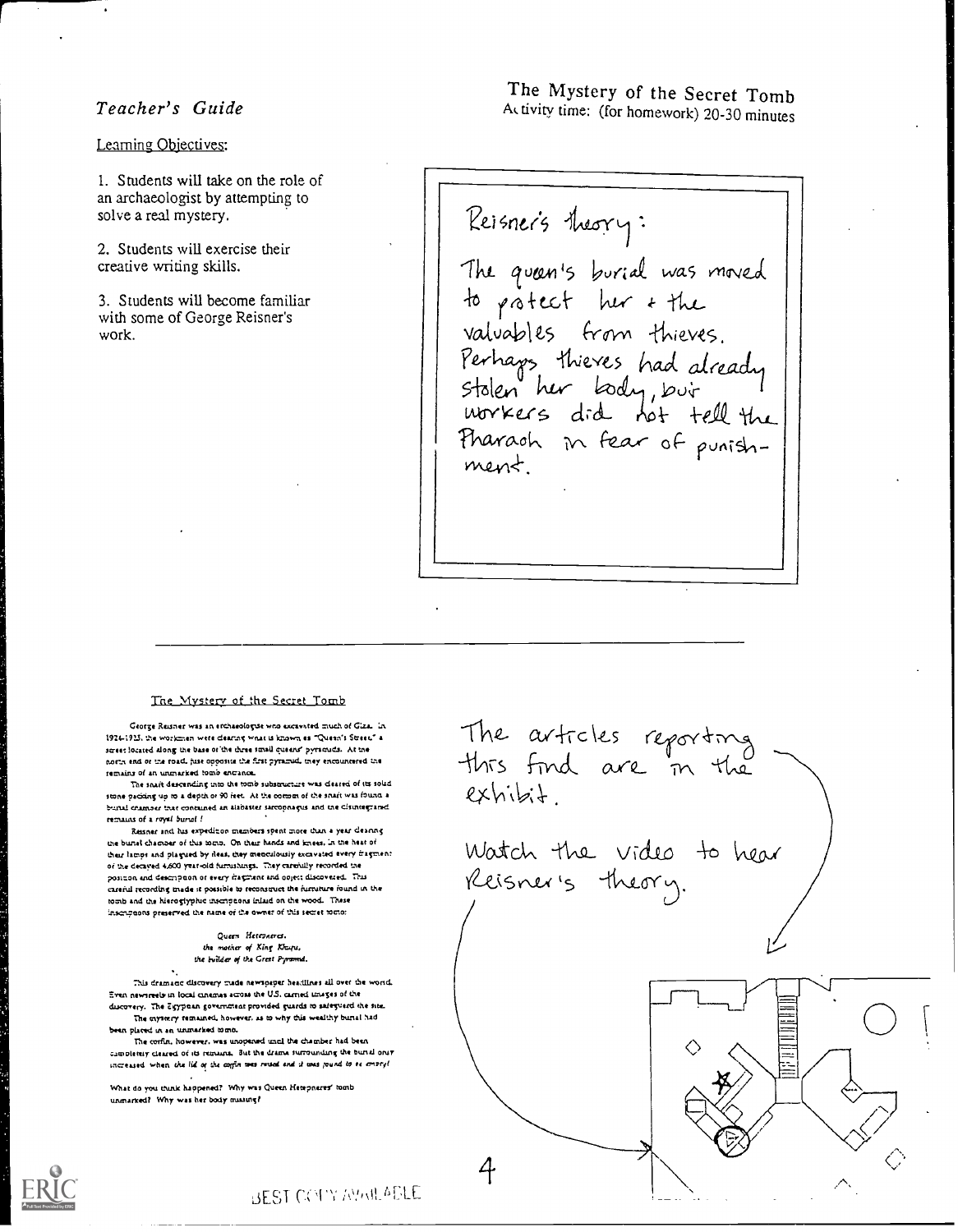### The Mystery of the Secret Tomb

George Reisner was an archaeologist who excavated much of Giza. In 1924-1925, the workmen were clearing what is known as "Queen's Street," a street located along the base of the three small queens' pyramids. At the north end of the road, just opposite the first pyramid, they encountered the remains of an unmarked tomb entrance.

The shaft descending into the tomb substructure was cleared of its solid stone packing up to a depth of 90 feet. At the bottom of the shaft was found a burial chamber that contained an alabaster sarcophagus and the disintegrated remains of a royal burial !

Reisner and his expedition members spent more than a year clearing the burial chamber of this tomb. On their hands and knees, in the heat of their lamps and plagued by fleas, they meticulously excavated every fragment of the decayed 4,600 year-old furnishings. They carefully recorded the position and description of every fragment and object discovered. This careful recording made it possible to reconstruct the furniture found in the tomb and the hieroglyphic inscripticns inlaid on the wood. These inscriptions preserved the name of the owner of this secret tomb:

> Queen Hetepheres, the mother of King Khufu, the builder of the Great Pyramid.

This dramatic discovery made newspaper headlines all over the world. Even newsreels in local cinemas across the U.S. carried images of the discovery. The Egyptian government provided guards to safeguard the site.

The mystery remained, however, as to why this wealthy burial had been placed in an unmarked tomb.

The coffin, however, was unopened until the chamber had been completely cleared of its remains. But the drama surrounding the burial only increased when the lid of the coffin was raised and it was found to be empty!

What do you think happened? Why was Queen Hetepheres' tomb unmarked? Why was her body missing?



 $5\overline{5}$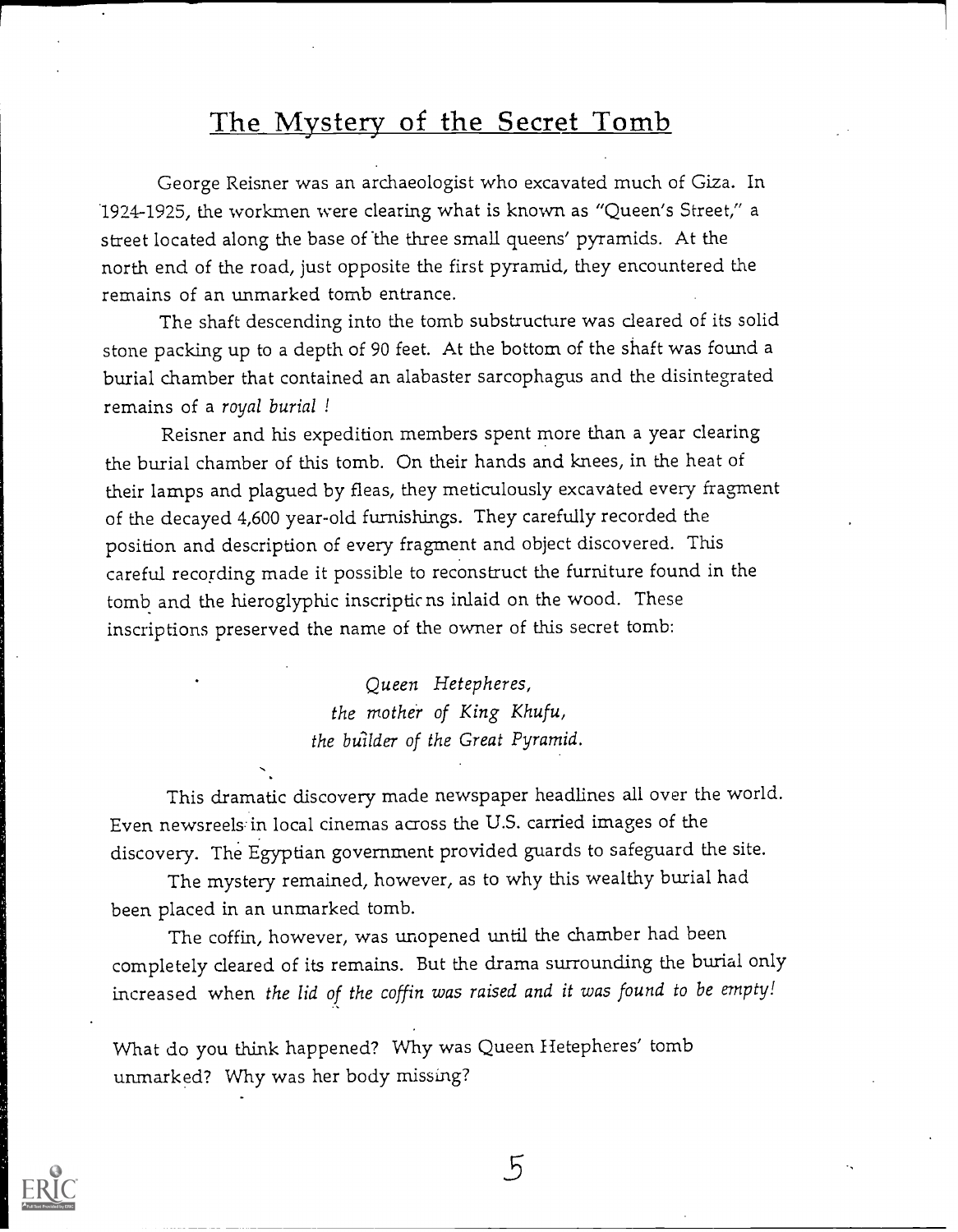#### Learning Objectives:

1. Students will learn what an "artifact" is.

2. Students will exercise their drawing skills.

3. Students will understand the importance of organization and accuracy in keeping a record.

(Bonus)

1. Students will be able to distinguish between artifacts from their own time period and those from the past.

Keeping a Record Activity time: 10 minutes



Answer Key:

6

video/T.V. Fonis:

#### Keeping a Record



 $Direc\overline{\text{ions}}$ 

You have just<br>juncovered a room which is aimost entrely preserved; it<br>|entrely preserved; it<br>|looks just like it did When it was in use<br>|thousands of years ago. Look at the room<br>benind the giass. Carefully sketch the room the way that you found it. Make an outline of each phiers and take special note of where each object is

When recording the artifacts they ness recording the districts they<br>find, archaeologists need to be<br>very organized. This picture from The existing of the second the extended the existence Reimer recorded the contents of Queen Histopheres' secret tornb.<br>All of the wood had disantegrated; All of the wood had disantegrated; and the wood had distintegrated;<br>all that was left was the gold that<br>had covered it. He had to record<br>very carefully what he saw in order to understand what he had found

| л |  |
|---|--|
|   |  |
| Ξ |  |

Formula and the computer of the proof of the tensor of the proof of the proof of the computer of the computer of the computer of the computer of the computer of the computer of the computer of the computer of the computer

Students can also look for<br>- the part of the exhibit<br>referred to here.  $\leftarrow$ 



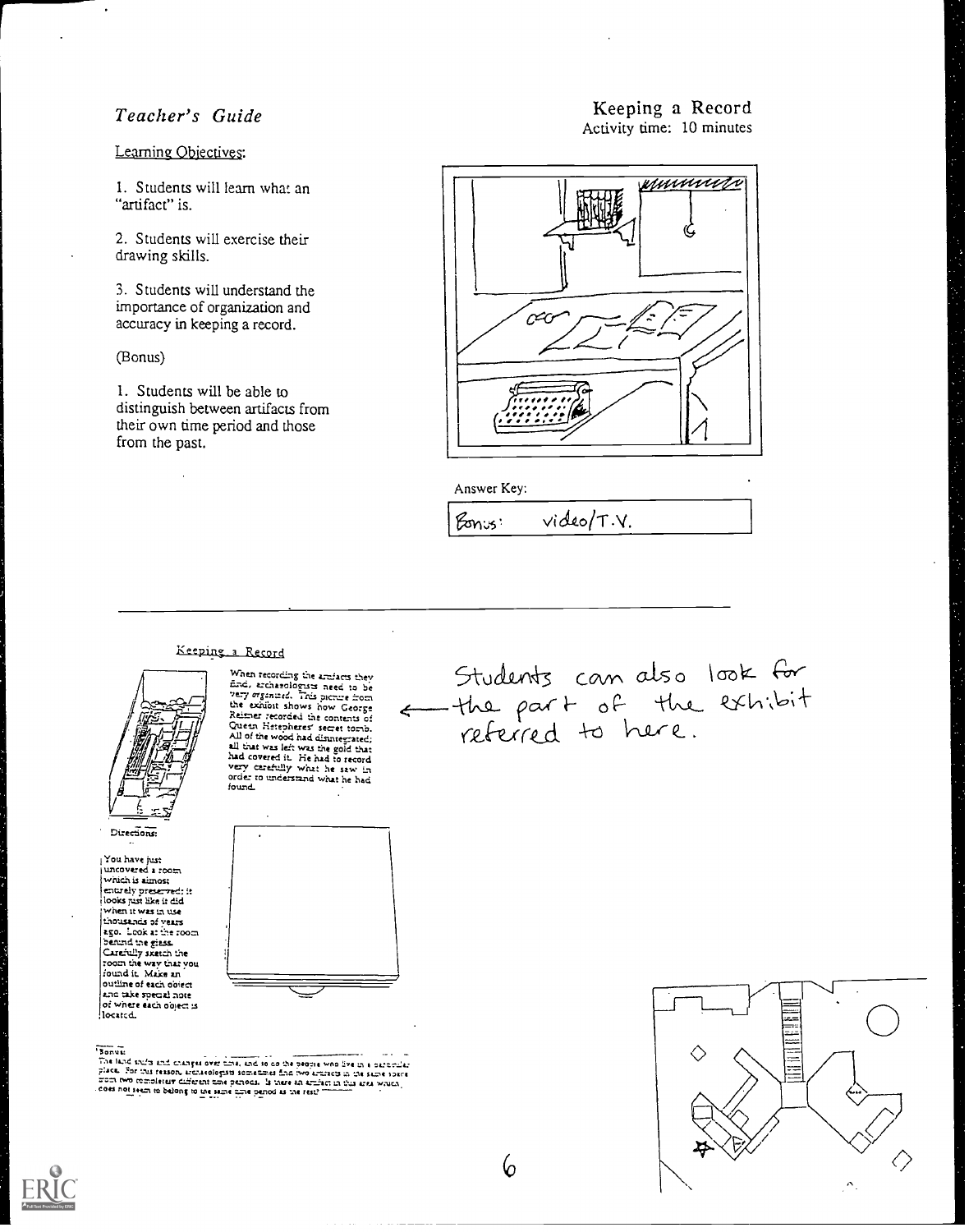### Keeping a Record



### Directions:

You have just uncovered a room which is almost entirely preserved; it looks just like it did when it was in use thousands of years ago. Look at the room behind the glass. Carefully sketch the room the way that you found it. Make an outline of each object and take special note of where each object is located.

When recording the artifacts they find, archaeologists need to be very organized. This picture from the exhibit shows how George Reisner recorded the contents of Queen Hetepheres' secret tomb. All of the wood had disintegrated; all that was left was the gold that had covered it. He had to record very carefully what he saw in order to understand what he had found.



#### Bonus:

The land shifts and changes over time, and so do the people who live in a particular place. For this reason, archaeologists sometimes find two artifacts in the same space from two completely different time periods. Is there an artifact in this area which does not seem to belong to the same time period as the rest?

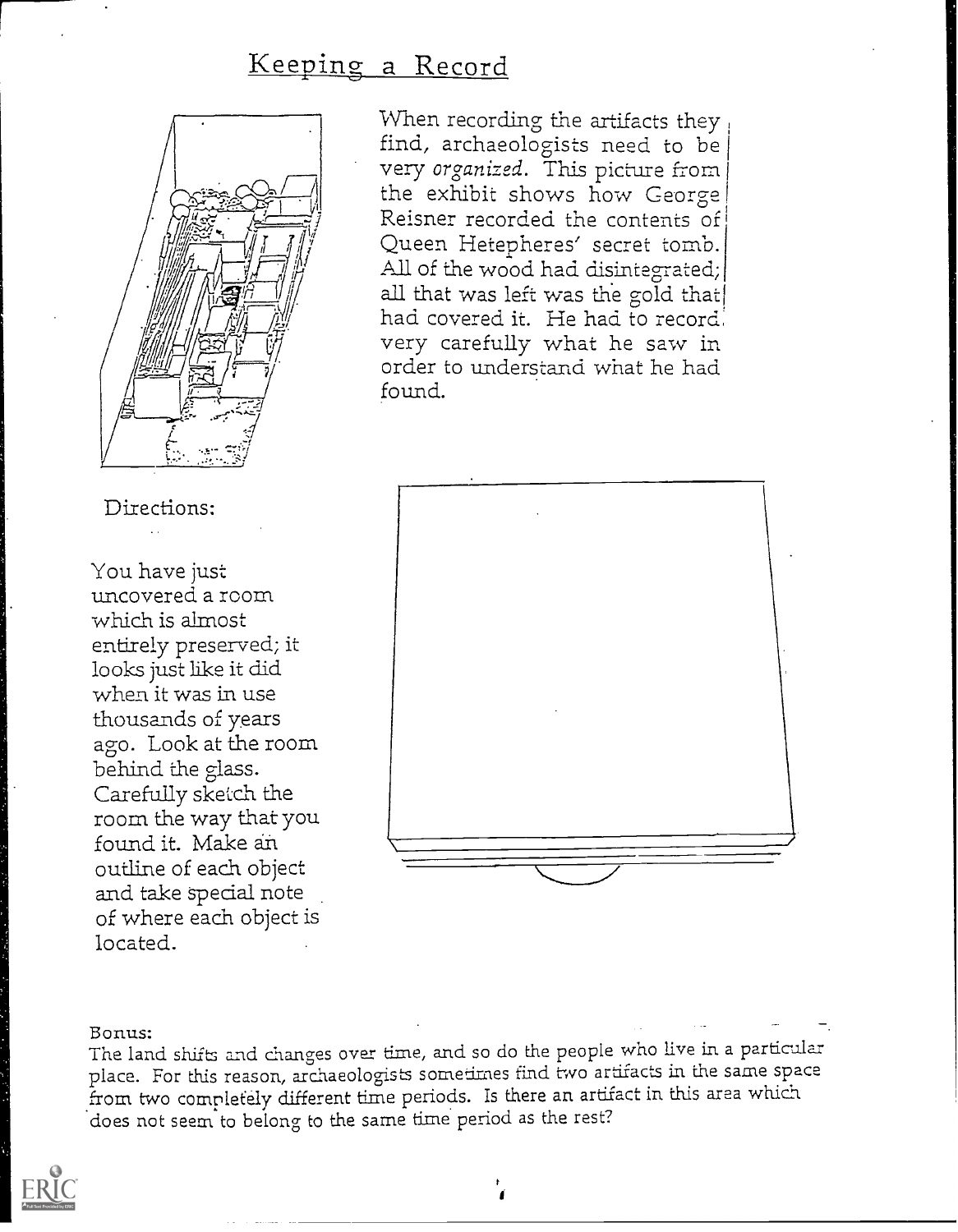#### Working with George Reisner Activity time: 15 minutes

#### Teacher's Guide

#### Learning Objectives:

#### (Question One)

1. Students will be able to work in a group setting.

2. Students will work together to identify the necessities of an archaeologist and imagine what it was like to work on Reisner's team.

3. Students will become familiar with the work and life of George Reisner.

(Question Two)

1. Students will compare their lives to the life of Mary Reisner, daughter of the archaeologist.

2. Students will be able to imagine Mary Reisner's situation by leaming about Harvard Camp.

3. Students will be able to exercise their writing skills in a creative and informal setting.

### blanket matches  $b$ onks cards paper suntan lotion camera

Dear Judy-I'll send you  $612a^3$ s not  $picture + a$ anything like piece of Boston. <sup>0</sup>It's hot here. There pita bread. aren't many  $|vec,$ other kids for Mary me to play  $with.$ 

#### Working with George Reisner

Harvard Camp was built by the men who worked with Reisner. George Ruisner and his family lived there the enere here they were in Egypt. Look at the pictures of Harvard Camp on the wall of the except a some photos in the photo album. The room behind the except and some photos in the photo album. The room behind the window is Reisner's room. One person described Harvard Camp as a "rather rambling mud and rubble h

Directions?

I. Look at the trunk by Reisner's desk. You and your teammates are going to Giza to work with Reisner, but you can only bring one trunk for your whole group.<br>You can only bring one trunk for your whole group.<br>Decide as a

2. Pretend you are Mary Reisner, the ar recharged as seen recharged and the archaeologist's young daughter. friends explaining what it is like to<br>live at Harvard Camp in Egypt.





ن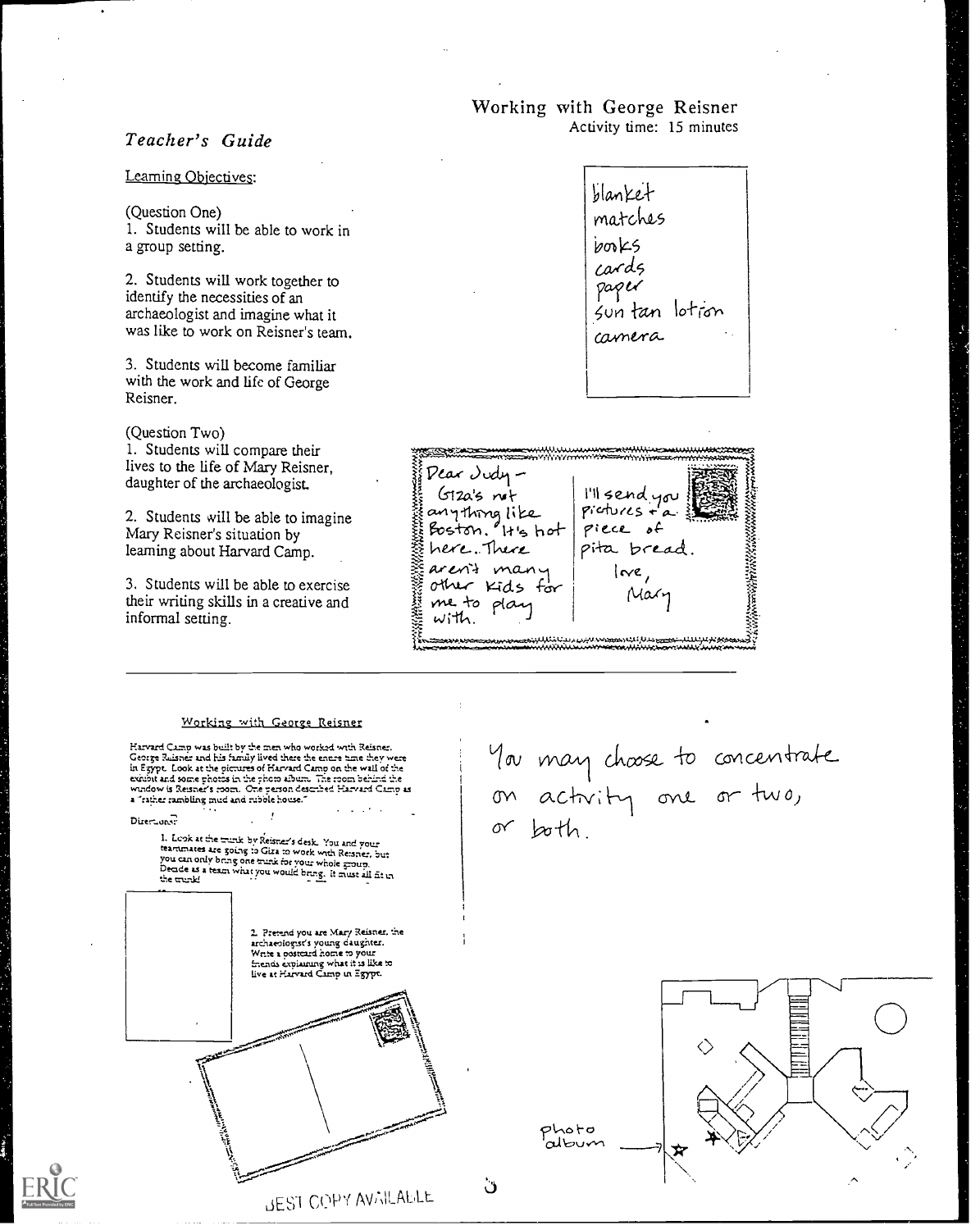### Working with George Reisner

Harvard Camp was built by the men who worked with Reisner. George Reisner and his family lived there the entire time they were in Egypt. Look at the pictures of Harvard Camp on the wall of the exhibit and some photos in the photo album. The room behind the window is Reisner's room. One person described Harvard Camp as a "rather rambling mud and rubble house."

#### Directions:

1. Look at the trunk by Reisner's desk. You and your<br>teammates are going to Giza to work with Reisner, but<br>you can only bring one trunk for your whole group.<br>Decide as a team what you would bring. It must all fit in<br>the tr



 $\mathbf{\hat{J}}$ 

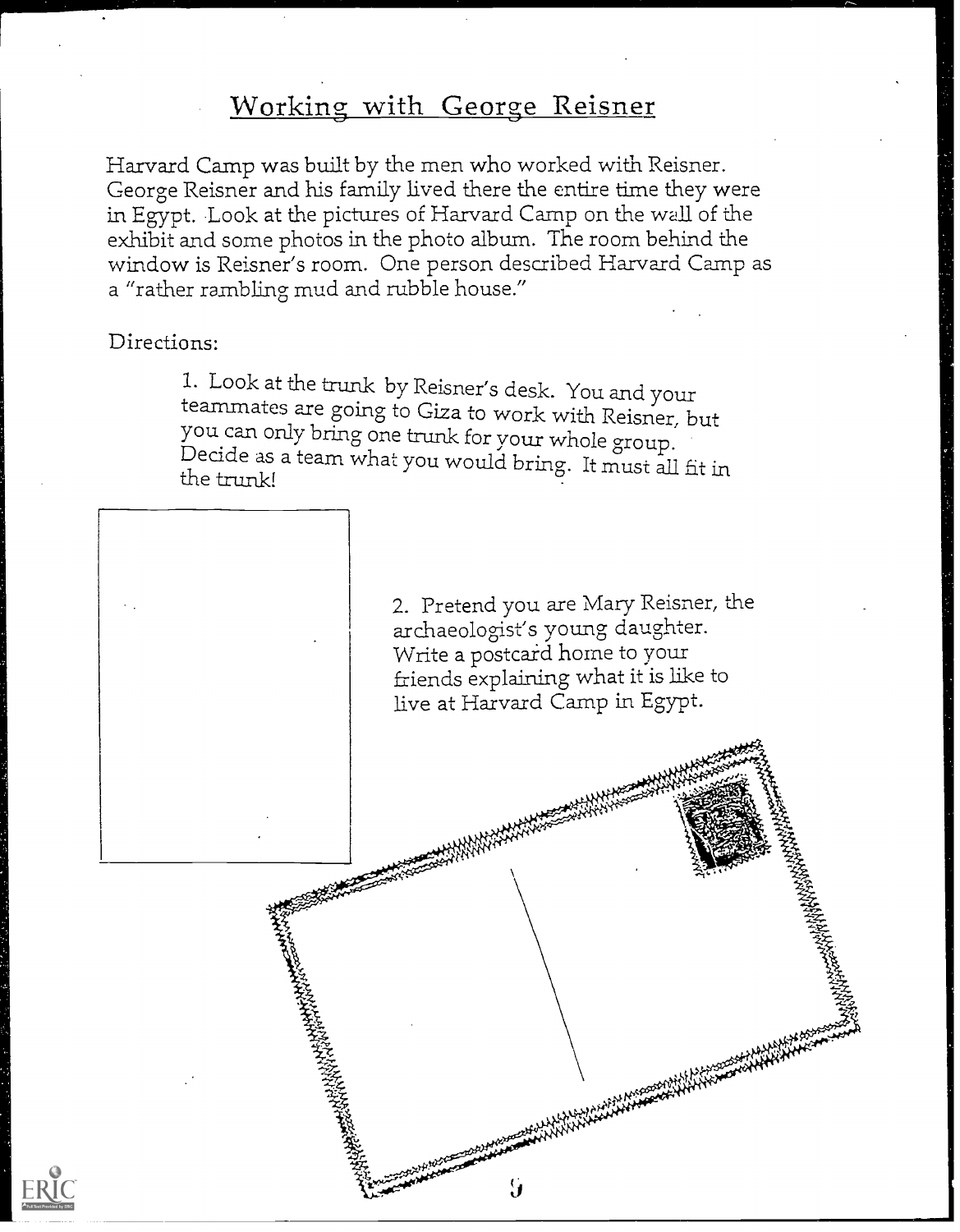#### Learning Objectives:

#### 1. Students will be able to identify the Sphinx.

2. Students will be able to analyze various interpretations of the Sphinx.

3. Students will exercise their drawing skills to create their own interpretation of the Sphinx.

(Question 3) 1. Students will observe a computer technique which reconstructs the image of the Spinx.

#### Draw the Sphinx Activity time: 6-8 minutes





#### Draw the Sphinx

When people travel to places around the world today, everyone loves to bring home pictures. When visitors to Egypt during the last 400 years saw the face of the sond, they wanted to bring home pictures, too. They relied on

Directions:

- 1. Look at the small illustrations along the wall. Each sketch is labeled with the name of the artist and the year it was drawn.<br>Which one do you like the most? Why? Which one do you trunk is the closest to the way the Sphirx really looked?
- 2. Draw your own idea of what the Sphinx might have looked like.<br>Look at the other sculptures in the exhibit to see how people were Level and Search American and the country of the Sphinx the way you did. Remember -- nobody knows what the Sphinx resily looked like; your drawing could be right!
- 3. You may want to read "Reconstructing the Sphirts" in the exhibit and watch the short video to see how archaeologists are using computers to create a virtual image of the original Sphirx.





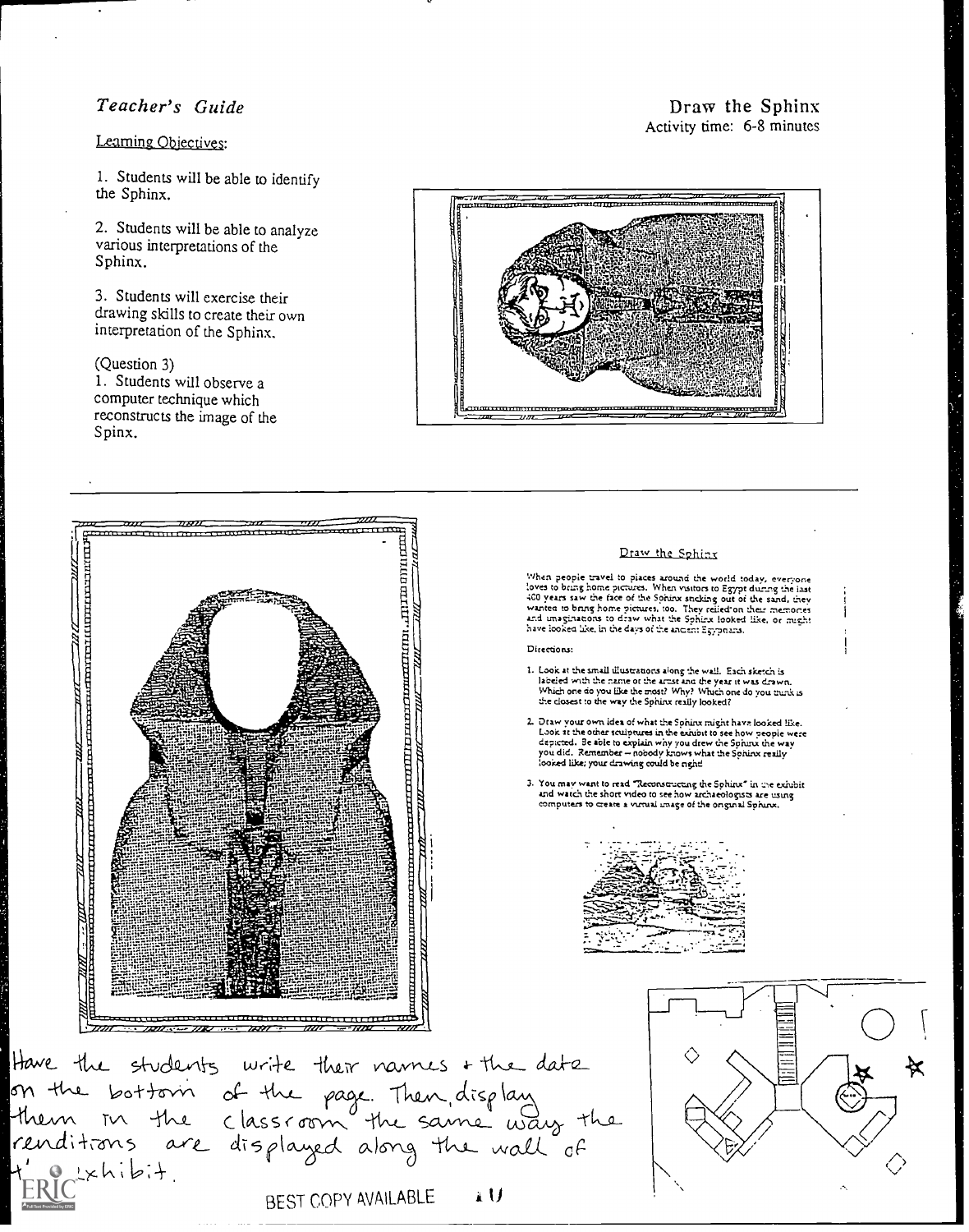### Draw the Sphinx

When people travel to places around the world today, everyone loves to bring home pictures. When visitors to Egypt during the last 400 years saw the face of the Sphinx sticking out of the sand, they wanted to bring home pictures, too. They relied on their memories and imaginations to draw what the Sphinx looked like, or might have looked like, in the days of the ancient Egyptians.

#### Directions:

- 1. Look at the small illustrations along the wall. Each sketch is labeled with the name of the artist and the year it was drawn. Which one do you like the most? Why? Which one do you think is the closest to the way the Sphinx really looked?
- 2. Draw your own idea of what the Sphinx might have looked like. Look at the other sculptures in the exhibit to see how people were depicted. Be able to explain why you drew the Sphinx the way you did. Remember -- nobody knows what the Sphinx really looked like; your drawing could be right!
- 3. You may want to read "Reconstructing the Sphinx" in the exhibit and watch the short video to see how archaeologists are using computers to create a virtual image of the original Sphinx.



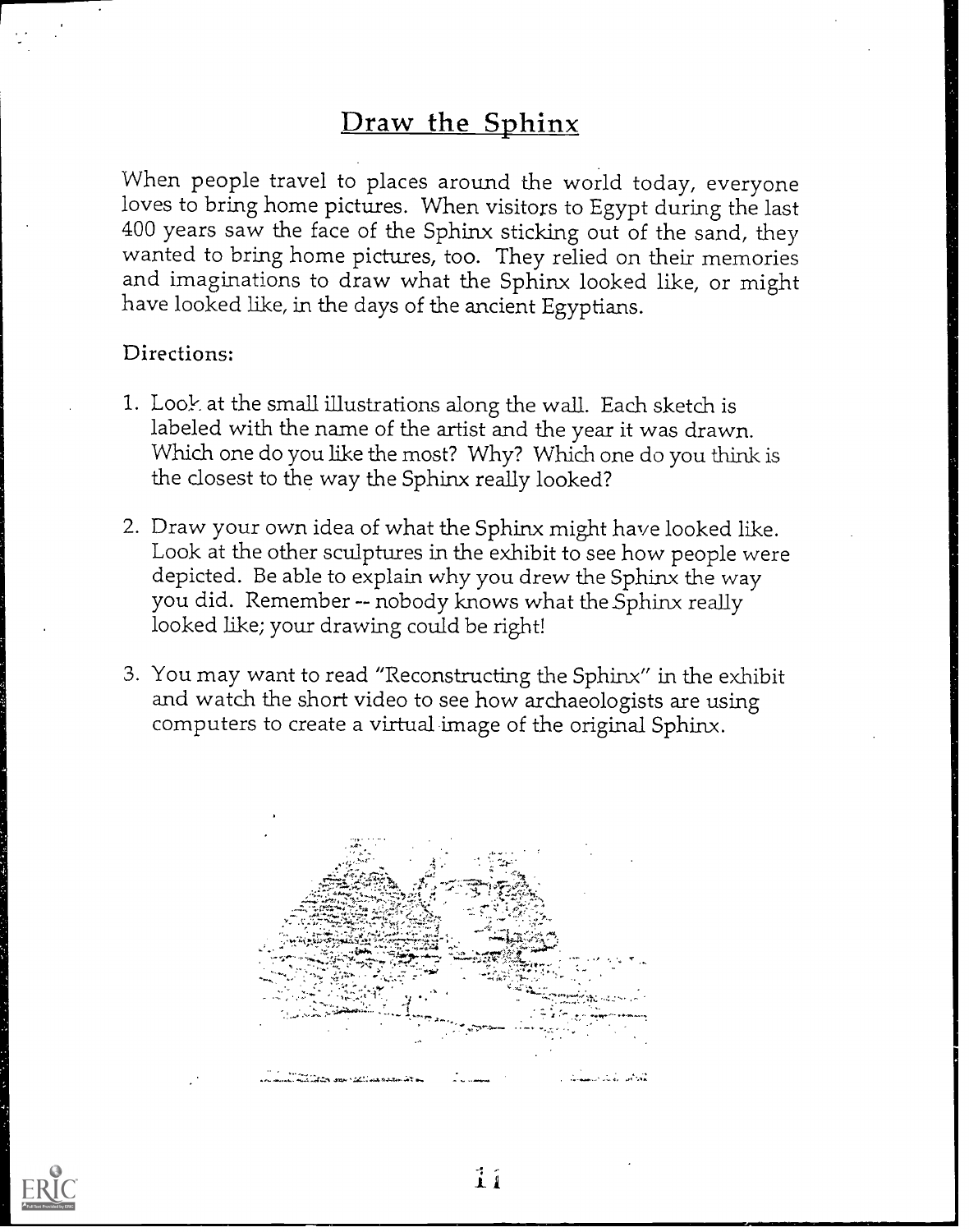



BEST LOPY AVAILABLE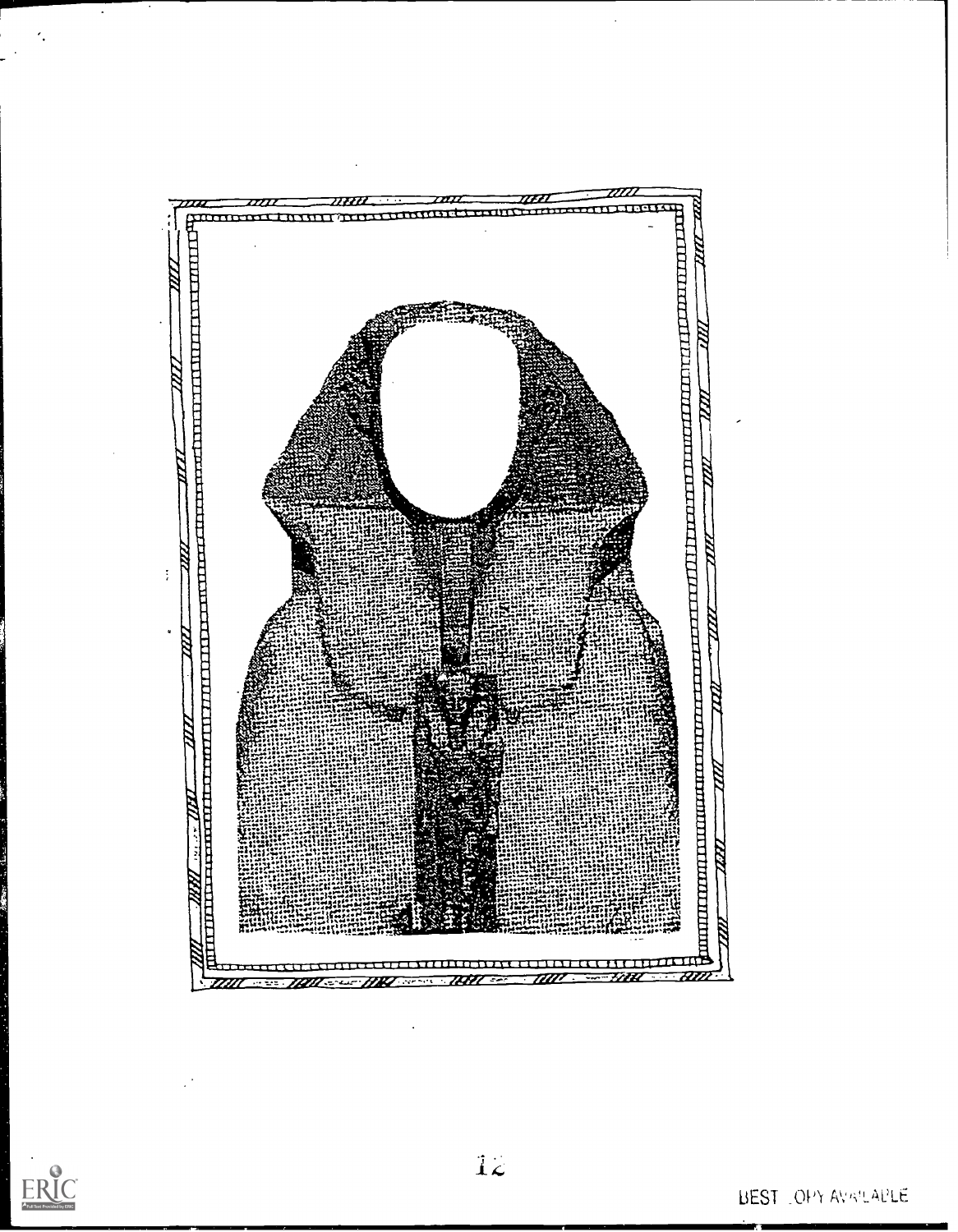Learning Objectives:

1. Students will be able to work in groups successfully.

3. Students will understand the condition of artifacts when archaeologists find them.

4. Students will be able to identify the statue of the Sphinx.

5. Students will reconstruct an image similar to the way archaeologists do.

6. Students will exercise their drawing skills.

#### Archaeology Puzzle

Archaeologists rarely find artifacts in their original state. They usually find pieces, which they then have to put together like a puzzle. There is a photograph in the exhibit which was taken as the archaeologists uncovered the pieces of the statue of Menkaure.<br>Some of the pieces were mussing. The archaeologists fit some pieces together. Then they estimated what the other pieces must have looked like in order to reconstruct the statue.

#### Directions:

You have in front of you another kind of puzzle, but you will have to use the same kind of thinking in order to put it together. Working as a team, fit the pieces of the punnle together. Then try to reconstruct the missing piece. Draw what you think that piece wor'd look like below.

The puzzle is available for use at the museum + the activity can be done<br>anywhere in the exhibit.<br>Don't forget to remove a<br>piece before the students  $start$ 

What is the puzzle a picture of? Look around the exiubit to figure out where this statue stood in ancient times.









 $1_{\rm d}$ 

*Andreates* 

to in first

sheet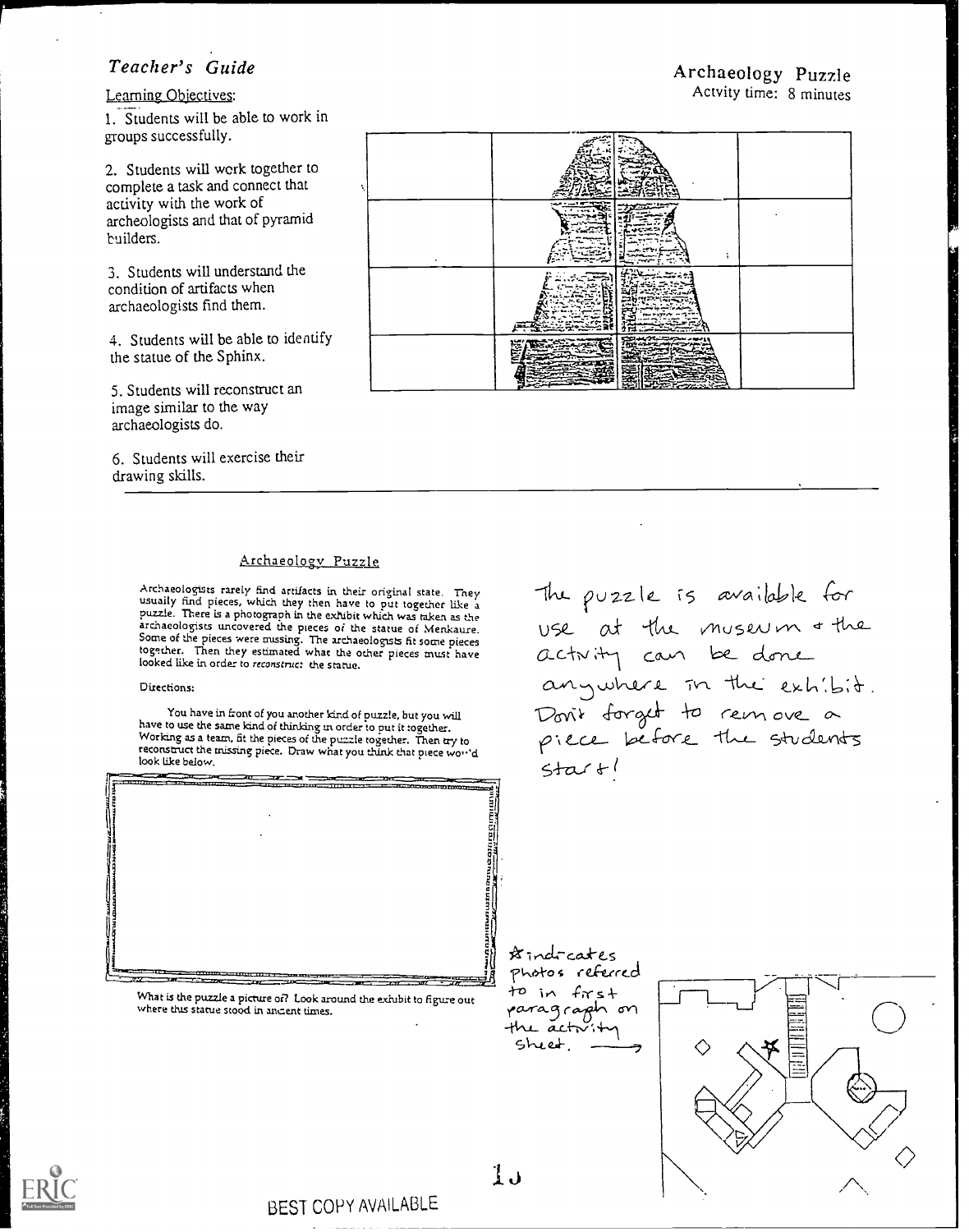### Archaeology Puzzle

Archaeologists rarely find artifacts in their original state. They usually find pieces, which they then have to put together like a puzzle. There is a photograph in the exhibit which was taken as the archaeologists uncovered the pieces of the statue of Menkaure. Some of the pieces were missing. The archaeologists fit some pieces together. Then they estimated what the other pieces must have looked like in order to reconstruct the statue.

#### Directions:

You have in front of you another kind of puzzle, but you will have to use the same kind of thinking in order to put it together. Working as a team, fit the pieces of the puzzle together. Then try to reconstruct the missing piece. Draw what you think that piece would look like below.



What is the puzzle a picture of? Look around the exhibit to figure out where this statue stood in ancient times.

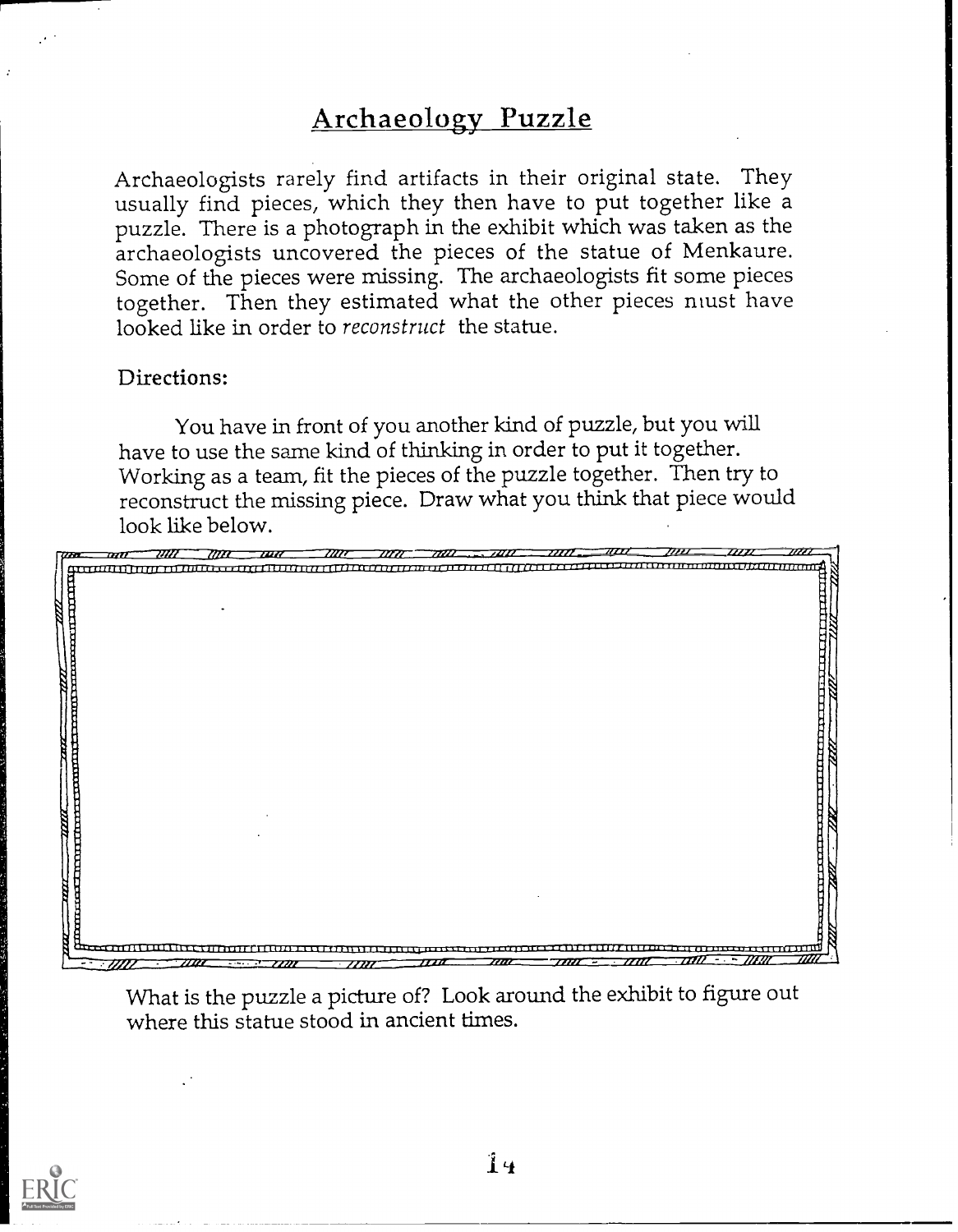#### Reisner's Artifacts Activity time: 8 minutes

Learning Objectives:

1. Students will be able to identify an "artifact."

2. Students will complete a "lot sheet," similar to those used by archaeologists today.

3. Students will be able to identify the historical context of the object.

4. Students will be able to analyze the materials used in creating the artifact.

5. Students will determine the significance of details in the photo, exercising their observational skills.

| Excavator<br>Lots            | Cirector (                                                                                      |                                        |
|------------------------------|-------------------------------------------------------------------------------------------------|----------------------------------------|
| መባርቀራሉ ፡<br>camo<br>essed    | STORUE<br>معما<br><u>Liach eubite</u><br>tom svt6+<br>$\overline{\text{Sut}}$ slasses<br>acture | <b>Location</b><br>۰.۱<br>∼<br>Ē<br>۰٥ |
| REGISTERED OBJECTS<br>يبرعمه | <b>Description</b><br>ه اه<br><u>universit</u><br>wealt                                         | <u>berrav</u><br>erofession            |
| ł.<br>$\overline{a}$         | other observations                                                                              |                                        |

#### Reisner's Artifacts

An artifact is an object created by people which archaeologists study<br>in order to learn more about the culture from which it came. When<br>archaeologists find an artifact, they use the knowledge they have<br>about a particular c decide where in history it belongs.

#### Directions:

Pretend you are an archaeologist from the year 6745 A.D., that's Account of the future. You are an expert of ancient civilizations.<br>Look at the artifact in front of you. What can you learn from this<br>artifact? Record your observations carefully in your archaeologist's notebook. Use the questions below to help you analyze the artifact.

| What is the object next<br>ta himi<br>What is the commedium<br>between the main and<br>the object? | LOT SHEET<br><b>SITE</b><br><b>Excavator</b><br>13هيا | SHATT.<br>OP.<br>OF.<br>7.77777777<br>Oirector ( |
|----------------------------------------------------------------------------------------------------|-------------------------------------------------------|--------------------------------------------------|
|                                                                                                    |                                                       | Location                                         |
| How was the artifact<br>crated?                                                                    |                                                       |                                                  |
| Can you date the tools<br>used to make to                                                          |                                                       |                                                  |
| What is the content of<br>the picture?                                                             |                                                       |                                                  |
| is this a depiction of<br>daily life or a posed<br>picture?                                        |                                                       |                                                  |
|                                                                                                    | REGISTEPED CBJECTS                                    |                                                  |
|                                                                                                    | 1 Coscriction                                         |                                                  |
| What is the comume of.<br>the <del>cerron</del> in the<br>please?                                  |                                                       |                                                  |
| List what he is wearing                                                                            |                                                       |                                                  |
| and what each piece of                                                                             |                                                       |                                                  |
| doubing tolis you                                                                                  |                                                       |                                                  |
| about him.                                                                                         |                                                       |                                                  |
| $\cdot$                                                                                            |                                                       |                                                  |

BEST COPY AVAILABLE



A mounted blow-up of this photo is available to be used at the museum. The activity can be done anywhere

\* noticates the photo album from which this picture comes.

 $1$ .)



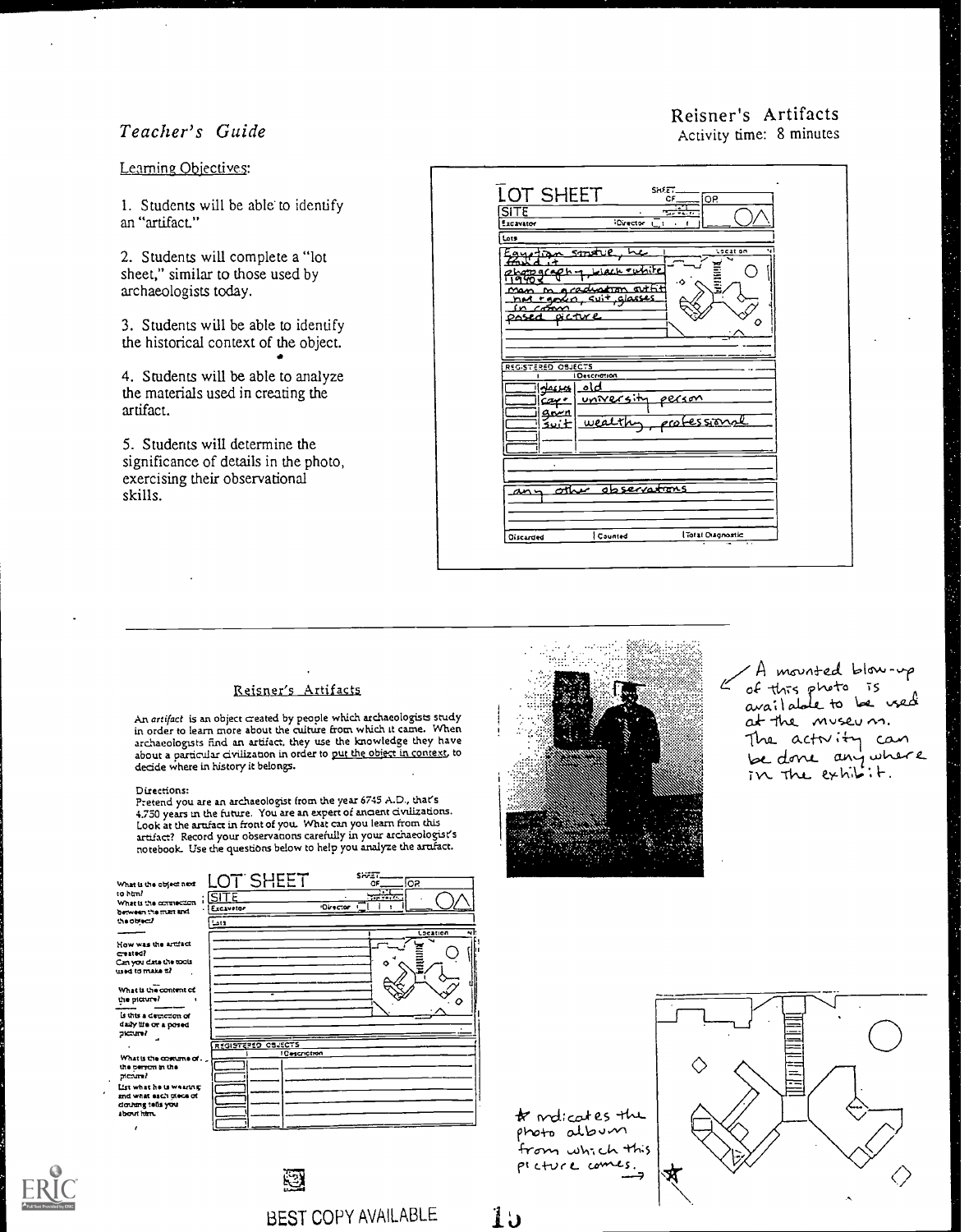### Reisner's Artifacts

An artifact is an object created by people which archaeologists study in order to learn more about the culture from which it came. When archaeologists find an artifact, they use the knowledge they have about a particular civilization in order to put the object in context, to decide where in history it belongs.

#### Directions:

Pretend you are an archaeologist from the year 6745 A.D., that's 4,750 years in the future. You are an expert of ancient civilizations. Look at the artifact in front of you. What can you learn from this artifact? Record your observations carefully in your archaeologist's notebook. Use the questions below to help you analyze the artifact.

| to him?<br>What is the connection<br>between the man and                              | What is the object next ' LOT' SHEET<br><b>SITE</b><br>Director<br>Excavator | <b>SHEET</b><br>OP.<br>OF.<br>$\overline{OATE}$<br>Dayl Mo. Yr. |
|---------------------------------------------------------------------------------------|------------------------------------------------------------------------------|-----------------------------------------------------------------|
| the object?                                                                           | Lots                                                                         |                                                                 |
| How was the artifact<br>created?<br>Can you date the tools<br>used to make it?        |                                                                              | Location<br>$\cdot \diamond$                                    |
| What is the content of<br>the picture?                                                |                                                                              |                                                                 |
| Is this a depiction of<br>daily life or a posed<br>picture?<br>s.                     |                                                                              |                                                                 |
|                                                                                       | REGISTERED OBJECTS                                                           |                                                                 |
| What is the costume of<br>the person in the<br>picture?                               | Description                                                                  |                                                                 |
| List what he is wearing<br>and what each piece of<br>clothing tells you<br>about him. |                                                                              |                                                                 |



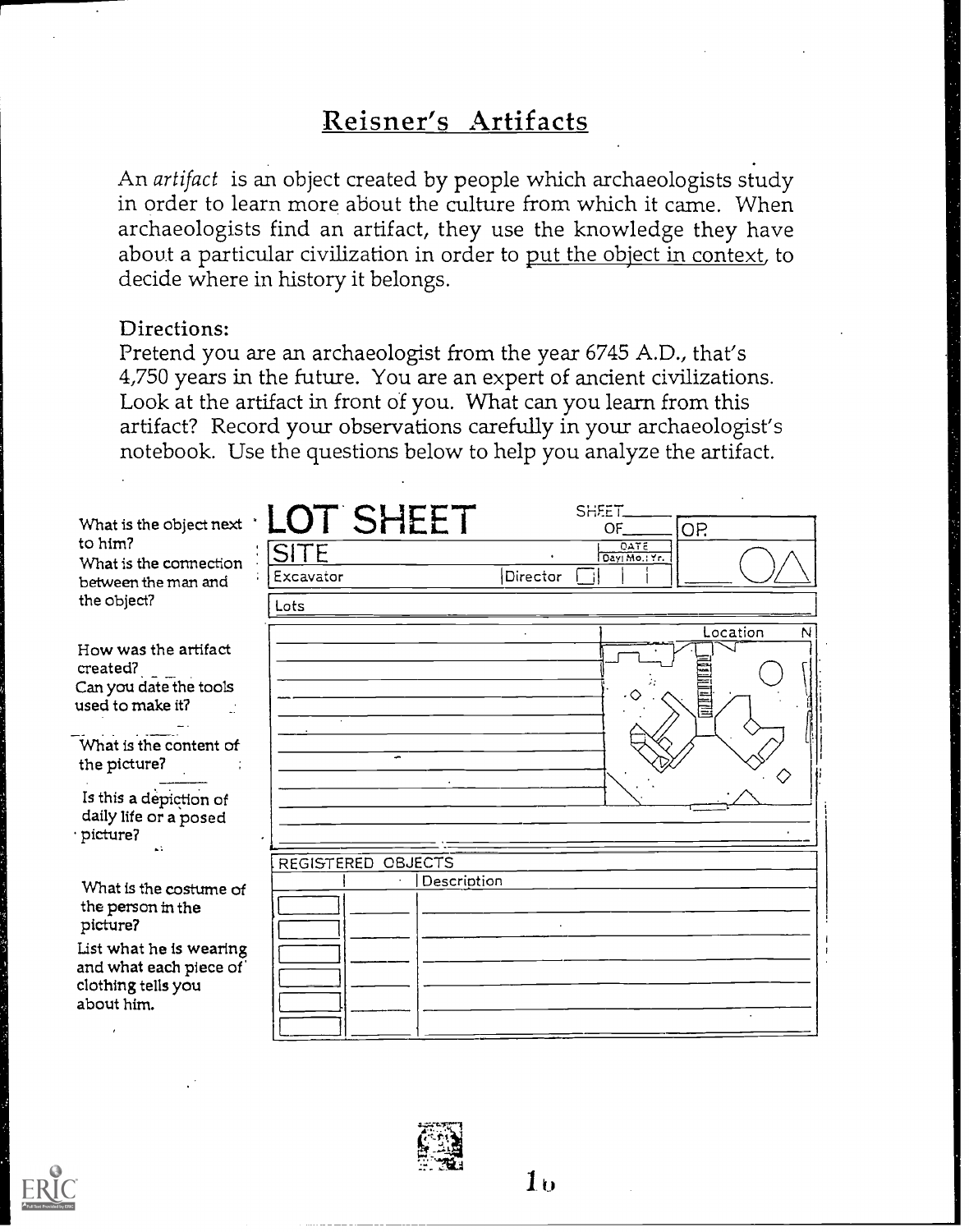#### Learning Objectives:

(Question One) 1. Students will be able to identify a cartouche and its purpose.

2. Students will be able to define "symbol."

3. Students will be able to identify "Sneferu" and "Queen Hetepheres" and their relationship to the exhibit.

(Question Two) 1. Students will be able to exercise their drawing skills.

2. Students will identify themselves and their roles within society.

(Question Three) 1. Students will choose symbols which represent them and their lives.

## Create Your Own Cartouche





Create Your Own Cartouche

Around the exhibit, you will see many images that<br>communicate stones and ideas. The carrouche is<br>one example. The carrouche represents a certain one example. The carious of symbols inside an oval<br>shape. The shape of a carrouche indicates a royal<br>shape. The shape of a carrouche indicates a royal<br>name. The symbols inside are simplified drawings. which explain the different roles of the king.

#### Directions:

- 1. Find the cartouches of Sneferu on the wall of the<br>exhibit. These gold panels were onginally part<br>or the bed canopy of ins wife, Queen rietepheres.<br>Notice that each panel is entirely encircled by a ca, touche. Sneferu was the first king to have his
- 2. Think of the different roles you hlay.<br>Are you a sixer or brother? Are you is member of a<br>team? Do you univer? What are your holones? Do you<br>have a special job or chure? have a special for or clurer<br>Try to illustrate these roles using symbols. These<br>symbols will represent you as an individual.
- 3. Choose four symbols to draw in your cartouche. This comment is seen to what it will be commented by the first the three three three three three three three three three forms four of your favorite colored pencils, illustrate your cartouche on a worksheet.
- 4. Remember: you may not use any written words<br>or numbers! You must communicate who you are through symbols only

The UT of the and and 24 model to the minimum of the minimum and the CHANGE OF THE CONFERENCE OF THE CONFERENCE

\* indicates gold<br>panels mounted on the edge of





 $17$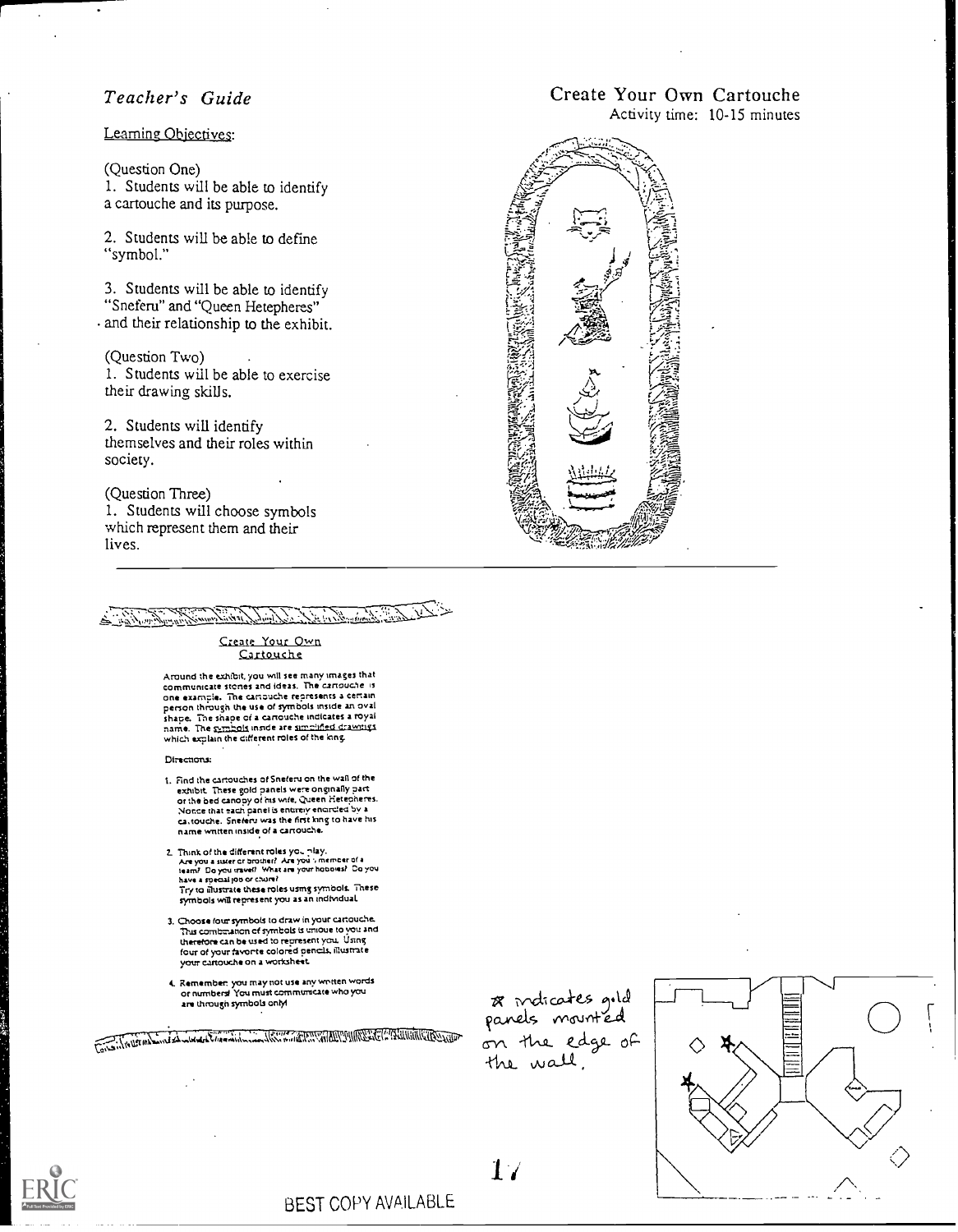

## Create Your Own Cartouche

Around the exhibit, you will see many images that communicate stories and ideas. The cartouche is one example. The cartouche represents a certain person through the use of symbols inside an oval shape. The shape of a cartouche indicates a royal name. The symbols inside are simplified drawings which explain the different roles of the king.

### Directions:

- 1. Find the cartouches of Sneferu on the wall of the exhibit. These gold panels were originally part of the bed canopy of his wife, Queen Hetepheres. Notice that each panel is entirely encircled by a cartouche. Sneferu was the first king to have his name written inside of a cartouche.
- 2. Think of the different roles you play. Are you a sister or brother? Are you a member of a team? Do you travel? What are your hobbies? Do you have a special job or chore? Try to illustrate these roles using symbols. These symbols will represent you as an individual.
- 3. Choose four symbols to draw in your cartouche. This combination of symbols is unique to you and therefore can be used to represent you. Using four of your favorite colored pencils, illustrate your cartouche on a worksheet.
- 4. Remember you may not use any written words or numbers! You must communicate who you are through symbols only!

1/1Uti T.71. <sup>t</sup> Nk4:1,\\k`- kt4:\ Ikt (

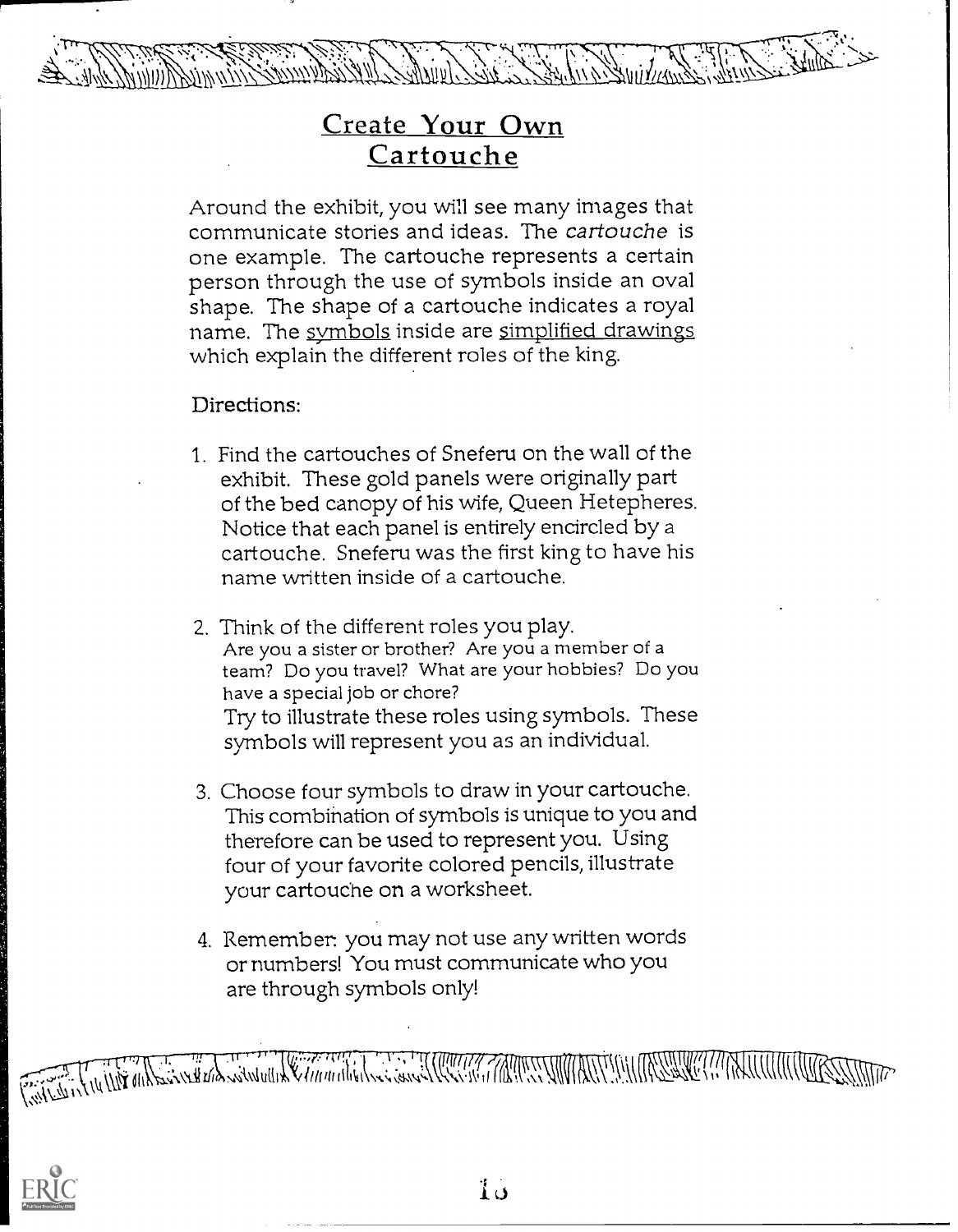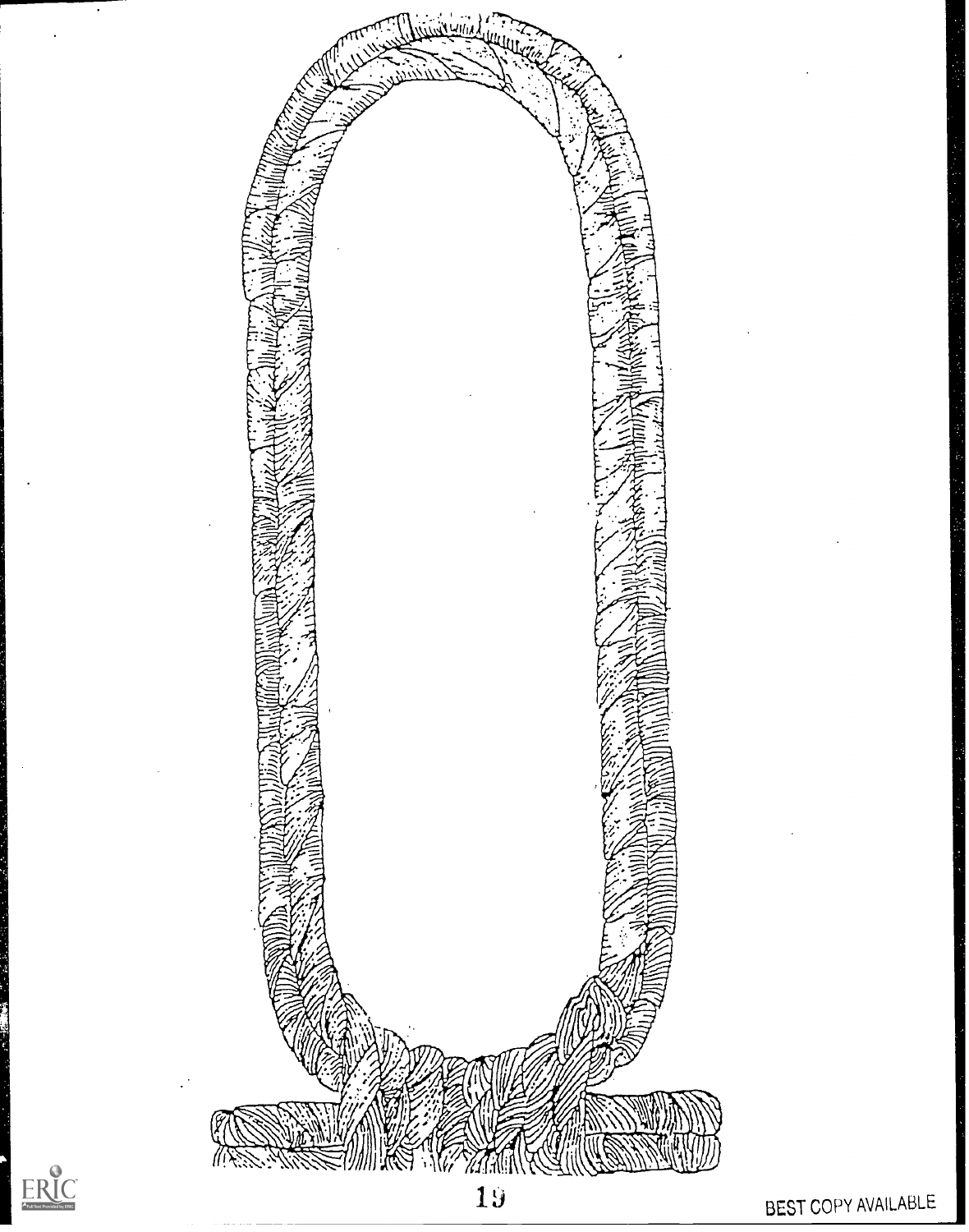Learning Objectives:

(Question One) 1. Students will be able to define "scribe."

2. Students will understand the significance of the work of the scribe.

3. Students will be able to identify the anciet process of brewing beer and making bread by deciphering an artifact.

(Question Two)

1. Students will exercise their creative writing skills.

2. Students will gain an understanding of various roles in the society of ancient Egypt.

3. Students will imagine that they are part of Giza's ancient society, paying special attention to the role of the worker.

#### Working for the Pharaoh

Archaeologists are now interested in learning about the lives of not only the pharaohs but also those who served the pharaohs. One way we learn about the daily lives of the workers is through written<br>records. People who could read and write,scribes, recorded the amount of work done so that the workers could be properly paid. The builders of the pyramids were not paid in money. They received food and probably a place to stay. In order to feed the working community, some workers were needed to produce food, mairly bread and beer. The bakers made bread in bell-shaped pots called bedja.

Directions:

- I. Look at the illustrations from a 5ch Dynasty tomb which axe hanging on the wall. Identify the scenes of brewing beer and baking bread. Try to explain part oi the bread making process. Where are the scribes? How many are there?
- 2. Pretend you have traveled back in time 4300 years ago. You work for the pharaoh. Choose one oi the jobs which you see depicted on the wall. Then write a letter or a joumal entry, telling future historians and Egyptologsts what life was like serving the pharoah.



Working for the Pharaoh Activity time: 10 minutes

١.



The whole area around the illustrations from a 5th Dynasty tomb pertans to bread making



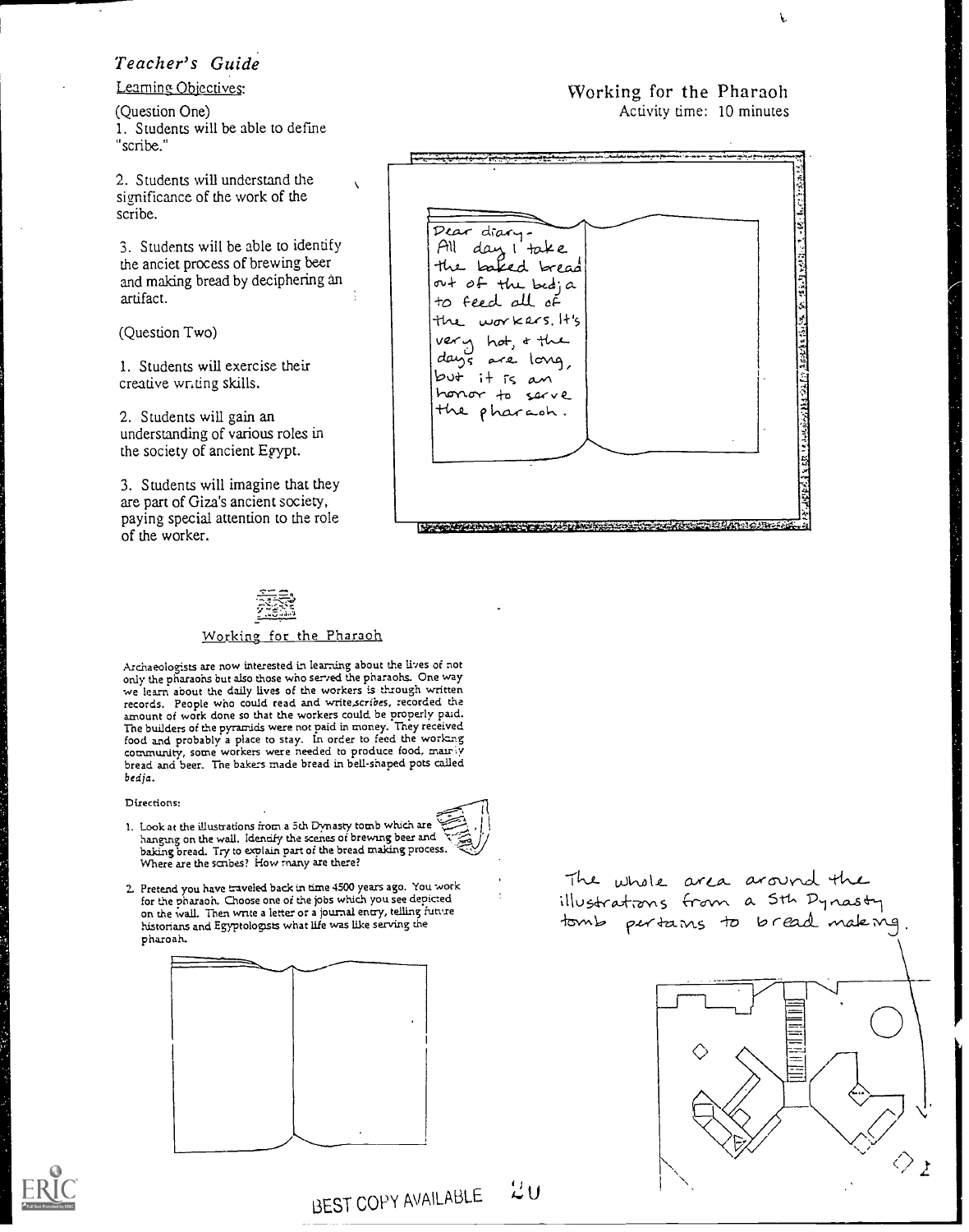

## Working for the Pharaoh

Archaeologists are now interested in learning about the lives of not only the pharaohs but also those who served the pharaohs. One way we learn about the daily lives of the workers is through written records. People who could read and write, scribes, recorded the amount of work done so that the workers could be properly paid. The builders of the pyramids were not paid in money. They received food and probably a place to stay. In order to feed the working community, some workers were needed to produce food, mainly bread and beer. The bakers made bread in bell-shaped pots called bedja.

### Directions:

- 1. Look at.the illustrations from a 5th Dynasty tomb which are hanging on the wall. Identify the scenes of brewing beer and baking bread. Try to explain part of the bread making process. Where are the scribes? How many are there?
- 2. Pretend you have traveled back in time 4500 years ago. You work for the pharaoh. Choose one of the jobs which you see depicted on the wall. Then write a letter or a journal entry, telling future historians and Egyptologists what life was like serving the pharoah.